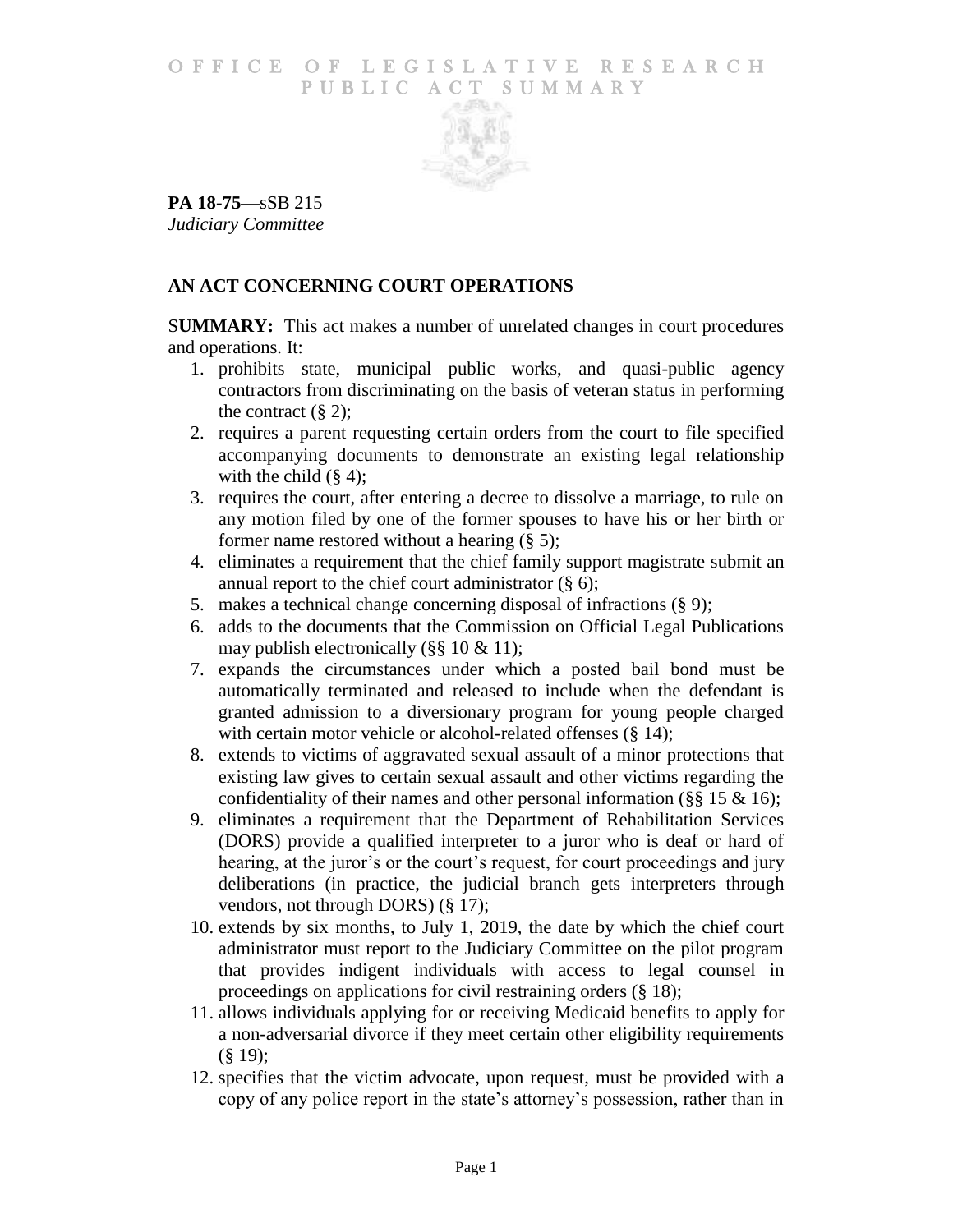the possession of the chief state's attorney's office  $(\S 20)$ ;

- 13. eliminates obsolete references to the judicial branch executive and assistant executive secretary (§§ 1, 3, 7, 8, 11, 12 & 13); and
- 14. makes minor, technical, and conforming changes throughout.

EFFECTIVE DATE: Upon passage, except the provisions:

- 1. prohibiting contractor discrimination based on veteran status (§ 2), allowing for a name change without a hearing (§ 5), making a technical change concerning infractions (§ 9), and specifying which police reports the victim's advocate may access  $(\S 20)$  are effective July 1, 2018 and
- 2. requiring certain parents to file accompanying documents (§ 4), providing protections to victims of aggravated sexual assault of a minor ( $\S$ § 15 & 16), eliminating the requirement that DORS provide interpreters for certain jurors (§ 17), and expanding eligibility for non-adversarial divorce are effective October 1, 2018.

# § 2 — DISCRIMINATION ON THE BASIS OF VETERAN STATUS

The act generally requires state agency, municipal public works, and quasipublic agency project contracts to require the contractors to (1) agree that, in performing the contracts, they will not unlawfully discriminate or permit discrimination on the grounds of veteran status and (2) agree to take affirmative action to ensure that applicants with job-related qualifications are employed and that employees are treated without regard to their status as a veteran. Under existing law, these provisions already apply to various other protected classes (e.g., on the basis of race, age, or disability).

# § 4 — ACCOMPANYING DOCUMENTS FOR CERTAIN COURT ORDERS

When parents of a minor child live separately, prior law permitted a party to apply to the court seeking orders for custody, care, education, visitation, or support for the child. The act clarifies that only a parent may file such an application with the court. It also requires the requesting parent to file certain accompanying documents with the court no later than the first date that the matter appears on the docket.

Under the act, "accompanying documents" are those that establish an existing legal relationship between the parents and the child for whom the parent seeks the order. These documents include:

- 1. a copy of a birth certificate naming the applicant and respondent as the parents;
- 2. a copy of a properly executed paternity acknowledgment;
- 3. a court order or decree naming the legally responsible parents, including adoptive parents;
- 4. a gestational agreement;
- 5. documents showing that the minor was born while the parents were married; or
- 6. other sufficient evidence within the court's discretion.